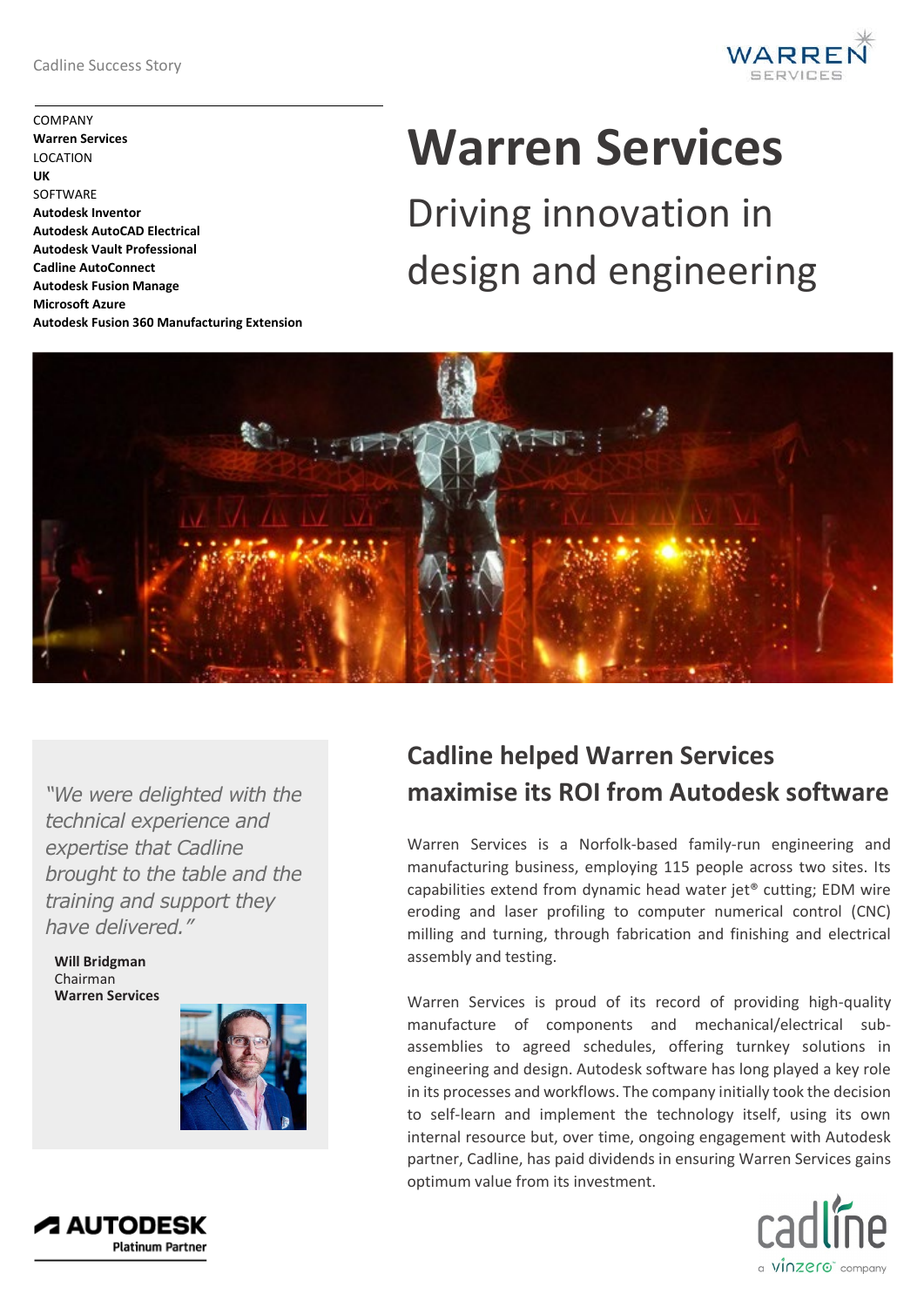

### **Working together to achieve results**

Warren Services' Chairman, Will Bridgman decided to work with Cadline, following a recommendation from a business contact. He was immediately impressed by the expertise the company had in Autodesk software and its ability to understand the industry challenges his company was facing.

Cadline initially ran a project to review data and process management in engineering and hosted an interactive Mural discovery session with key stakeholders to capture existing challenges and priorities within the business.



This process revealed that Warren Services needed to improve the management of its engineering data and to revision and version control project files as well as improving remote access to data via cloud hosting. It also identified a need to reduce the time taken to deliver projects and documentation; more securely manage access to data and its controlled release to manufacturing teams, and to automate the production of engineering data in multiple file formats.

Finally, the joint process uncovered a need to securely expand access to engineering data for non-CAD users; improve collaboration; digitise change management and approval processes and link back to engineering data in Autodesk Vault.

Cadline presented an implementation and training programme, together with a professional services package to ensure the robust delivery of Autodesk Vault, Cadline's AutoConnect tool and Fusion Lifecycle, that when utilised in combination, solved Warren Service challenges and provided an efficient environment, which was subsequently adopted by the mechanical and electrical design team.

#### **Scoping the Solution**

Many of these challenges are addressed through the Autodesk software and optimising the way it is used. Warren Services uses Autodesk® Inventor® for general design and analysis and to take design ideas through to the manufacturing side of the business. The company also makes use of Autodesk® AutoCAD® Electrical for designing electrical systems for machines the company develops for its customers.

Moving on to engineering, Warren Services uses Autodesk Vault Professional to manage project data, and Autodesk Fusion Lifecycle to support the digitisation of engineering processes. The teams on the shop floor extract data from models in Fusion and use it for their computer-aided manufacturing (CAM) programming.

Fusion is also fundamental to the computer numerical control (CNC) machining side of the business. All the data used in Autodesk Inventor is managed through Autodesk Vault Professional, which is hosted in the cloud by Cadline. That's in line with Warren Services' push to move to a more flexible browser-based way of working, in which compute power is in the cloud and people can work from anywhere on any device. Bridgman said: "ideally we want our work to be in the cloud using clean, open and well-documented APIs. And we want it to be browserbased. It won't happen overnight, but we are moving to that way of working. That's the journey we are on."